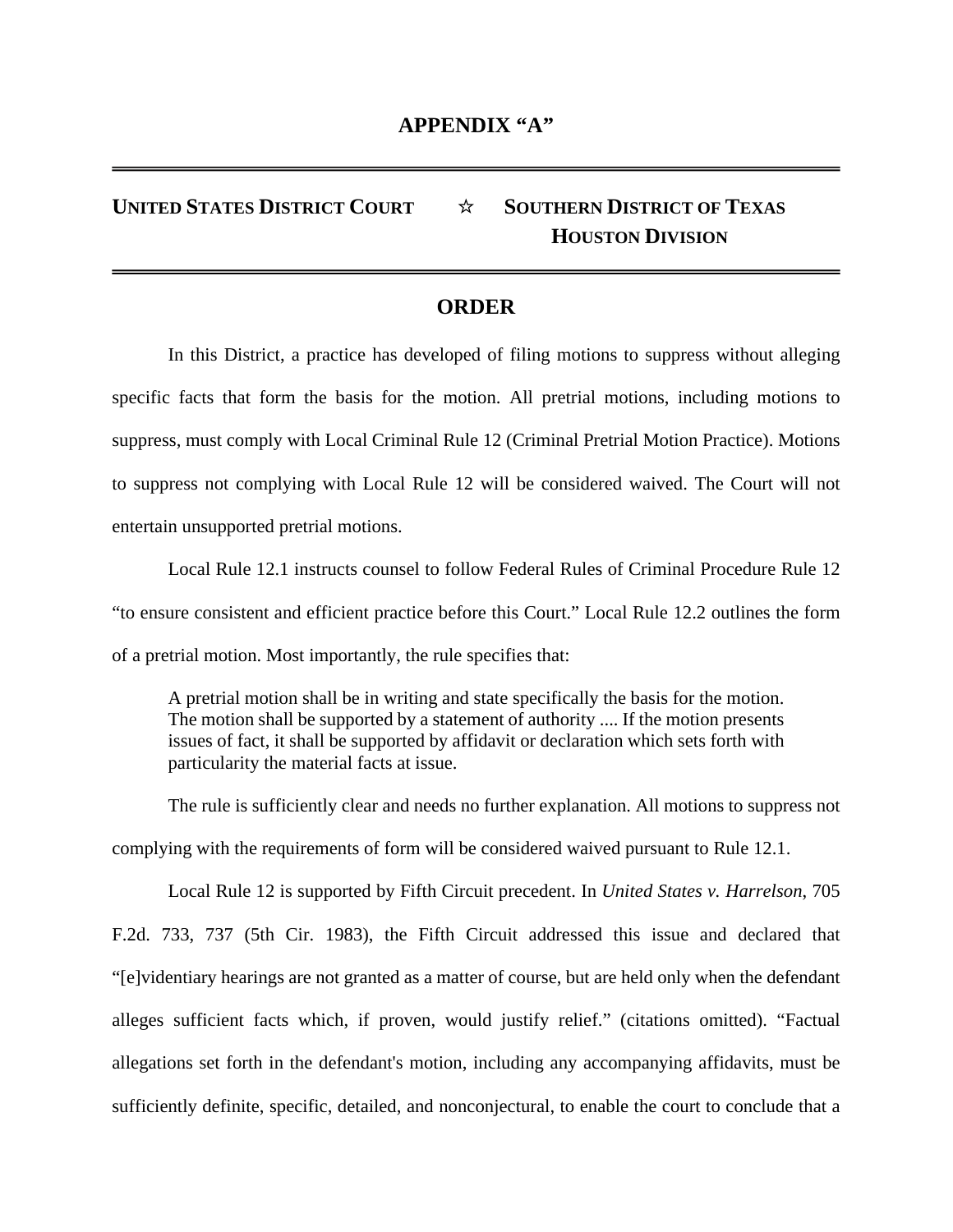substantial claim is presented." *Id*. (quotations omitted). "General or conclusionary assertions, founded upon mere suspicion or conjecture, will not suffice." *Id*. (citing 3 C. WRIGHT, FEDERAL PRACTICE AND PROCEDURE: CRIMINAL 2D, § 675 (1982)).

Fifth Circuit precedent and the Local Rules establish that motions to suppress must allege specific facts. Cursory motions filed to "test" the constitutionality of statements which may or may not have been made do not allege sufficient facts to warrant an evidentiary hearing. A motion to suppress is not the proper vehicle for determining whether a defendant made statements to law enforcement; what statements may have been made; or the circumstances under which they may have been made. "Hearings on motions to suppress are not discovery proceedings, but are instead designed for the presentation of evidence in support of factual allegations which, if proved, would justify the relief sought." *Id*. at 738. There are other more efficient methods of obtaining the relevant information for discovery purposes.

The Federal Rules of Criminal Procedure provide methods of obtaining discoverable information. Defense counsel and the United States Attorney's Office alike should follow the letter and the spirit of the Federal Rules of Criminal Procedure, particularly Rules 12 and 16. Should the government fail to meet its obligations under the applicable discovery rules, defendants and defense counsel will address the matter with the Magistrate Judge in the form of a motion to compel discovery.

To recap, the Court will not entertain conjectural or conclusionary motions to suppress. The Court will hold evidentiary hearings on motions to suppress conforming with Local Rule 12 and Fifth Circuit precedent; all other motions will be considered waived, and an evidentiary hearing will not be held. Moreover, the United States Attorney's Office will comply with the Federal Rules of Criminal Procedure, so that defendants will have access to all files containing the